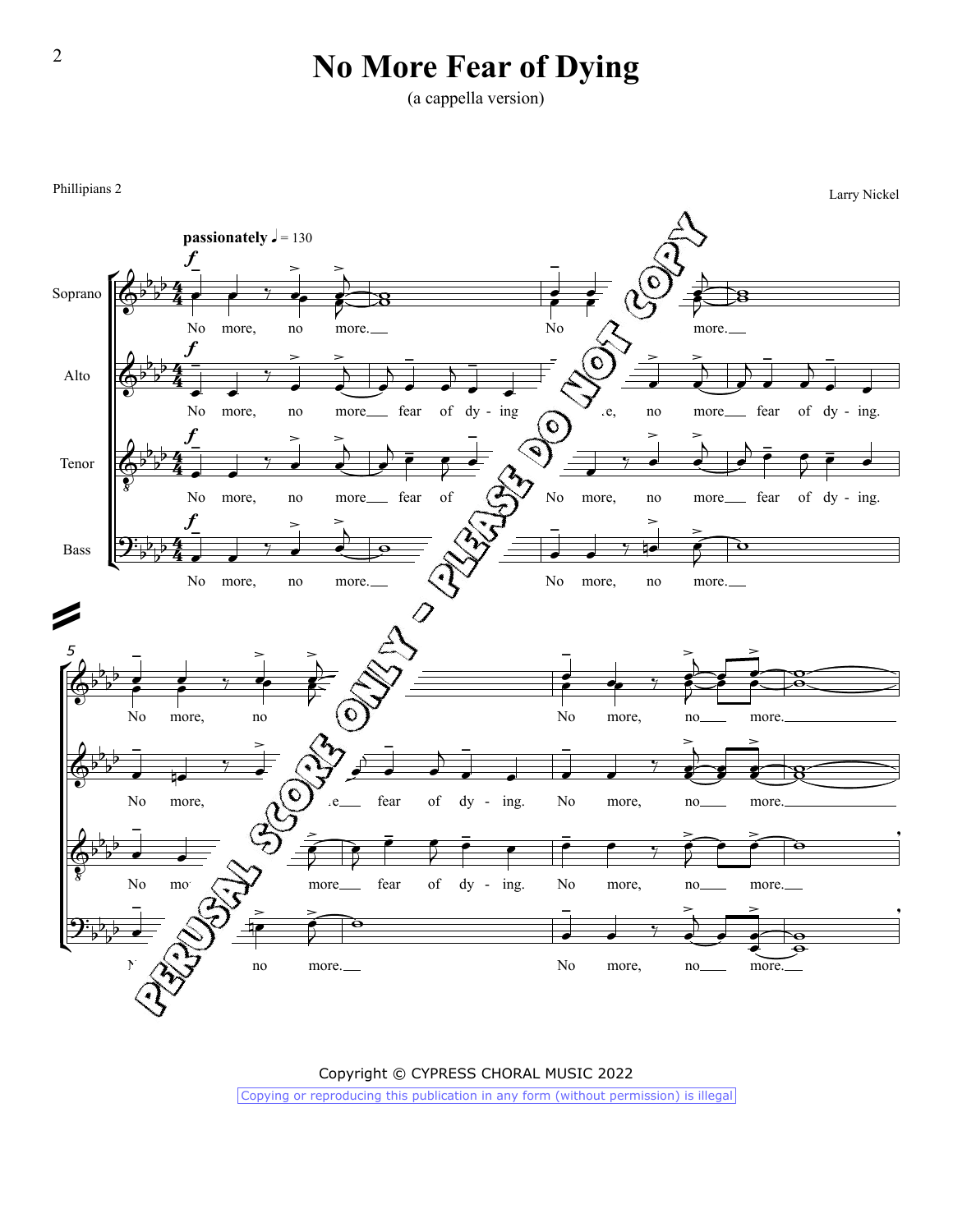

<sup>3</sup>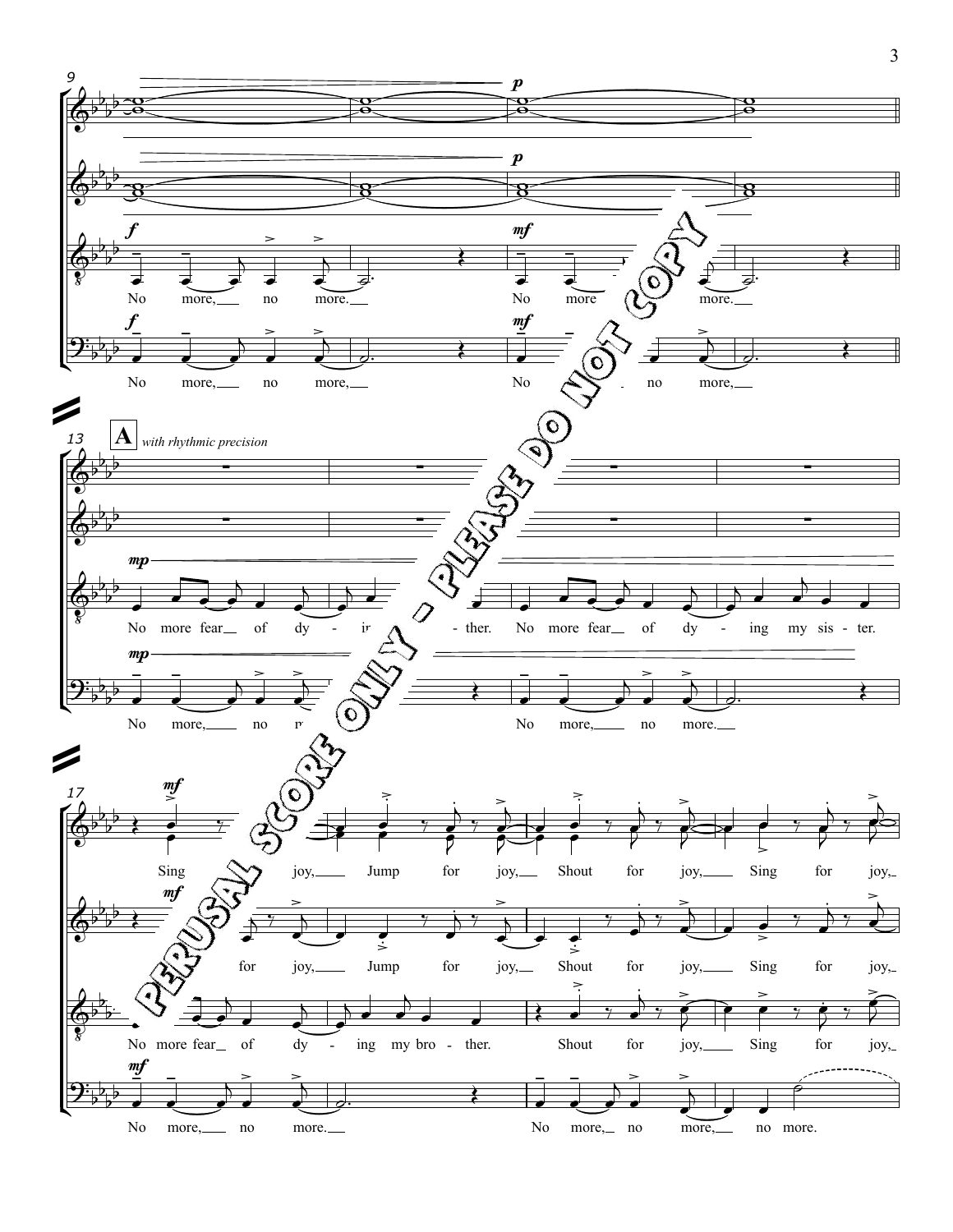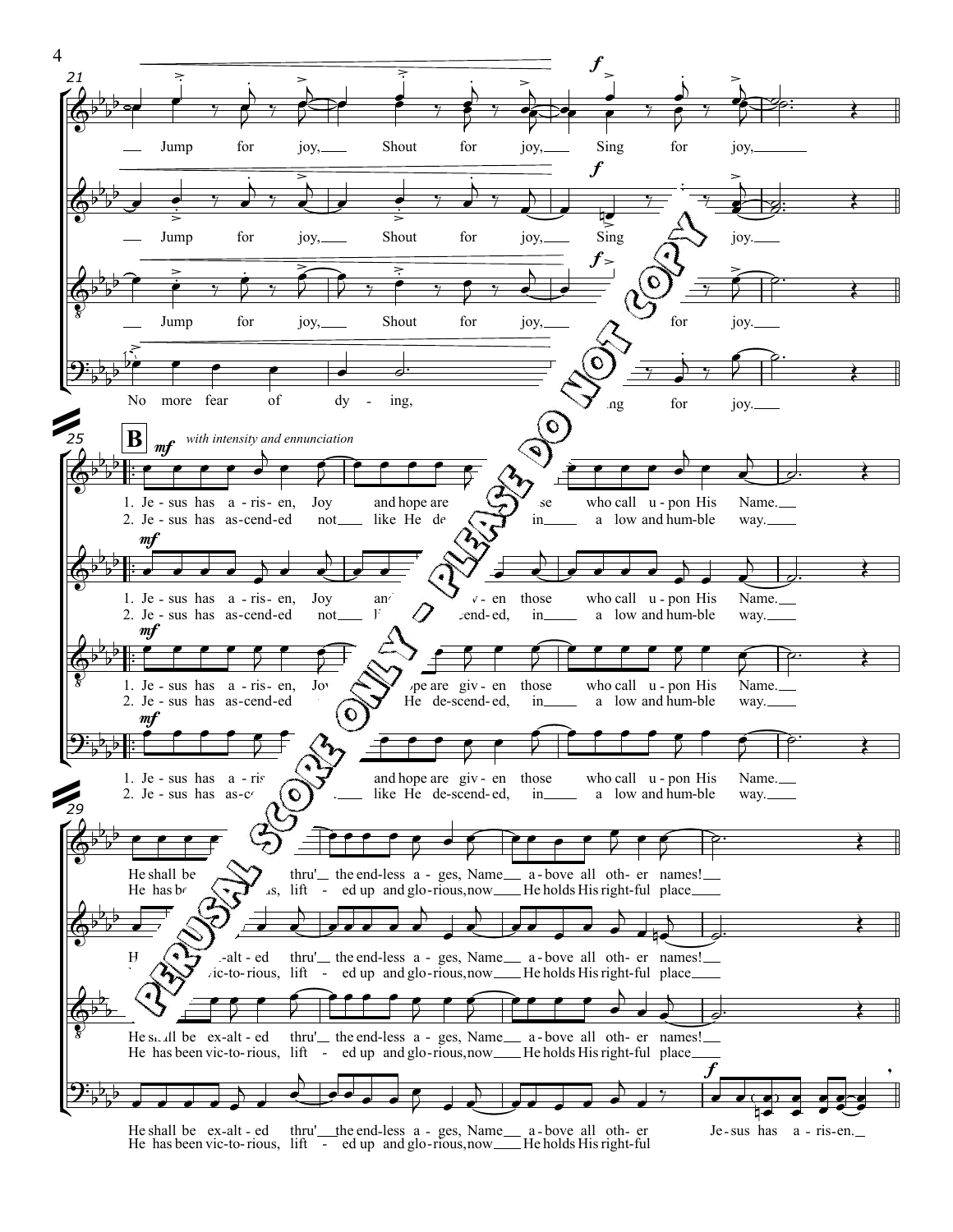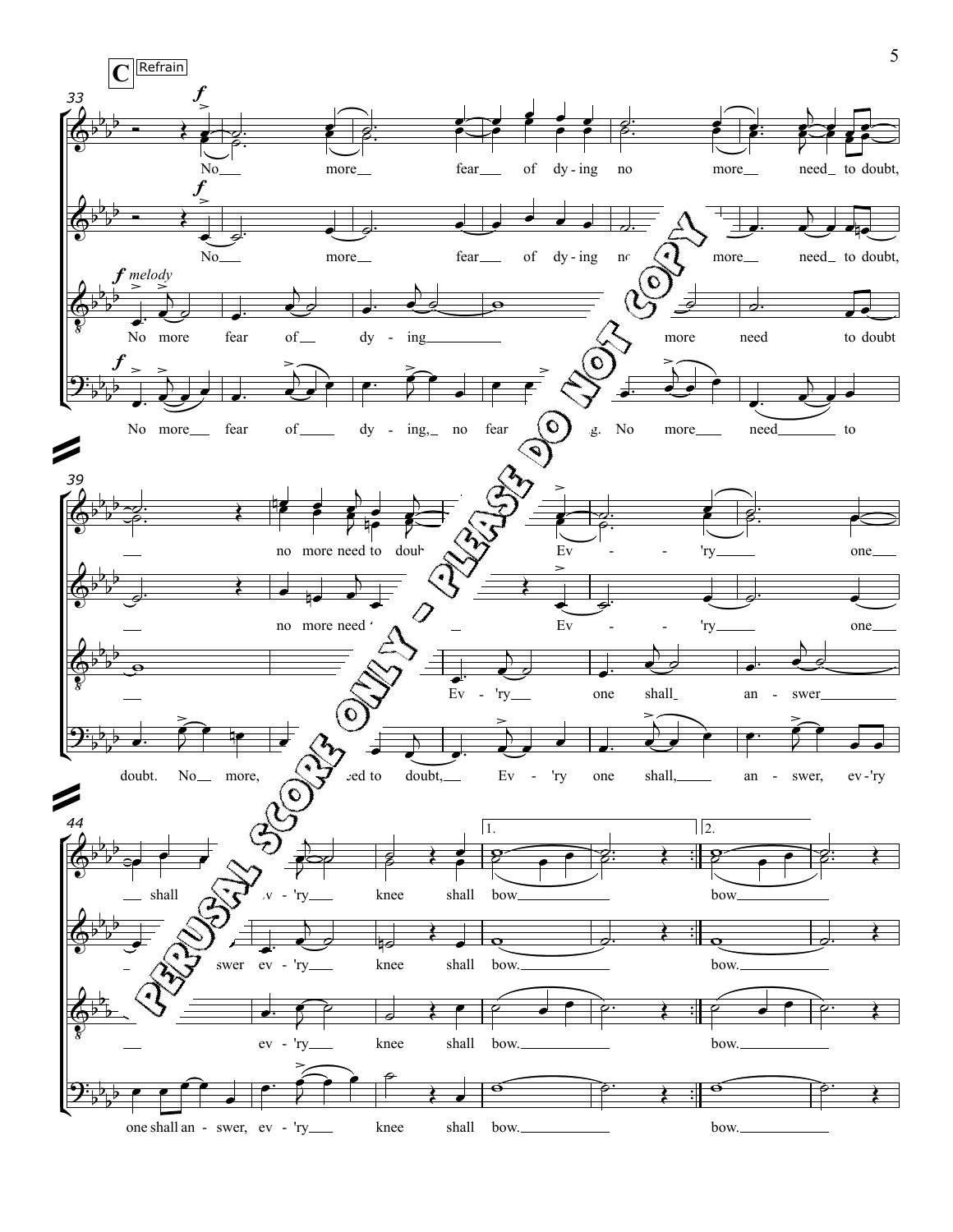